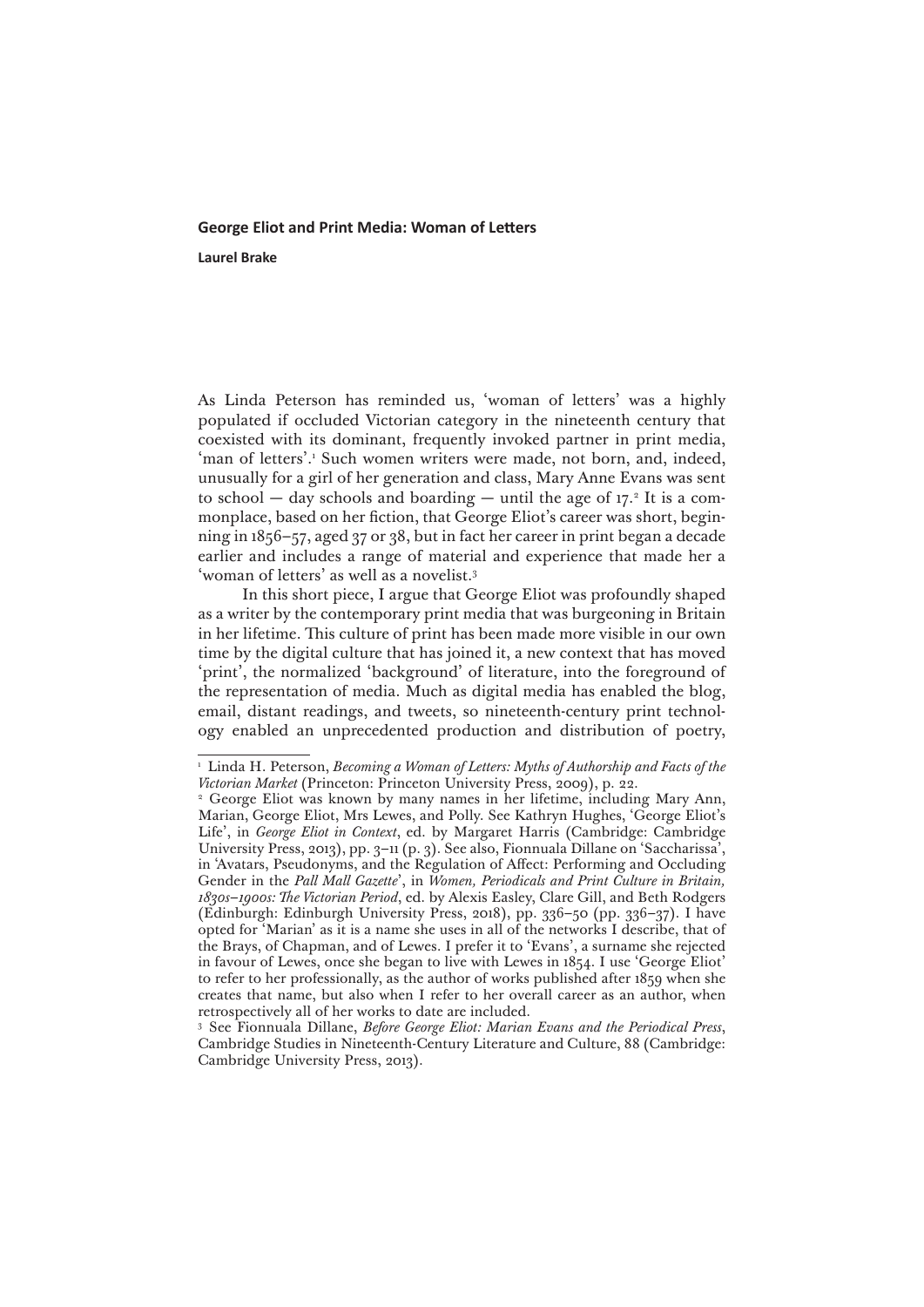articles, essays, serial and magazine fiction, journalism, and three-volume novels. The considerable variety of formats and range of genres of which Marian Evans/George Eliot availed herself between 1840 and 1880 are directly related to the coincidence of her lifespan with the efflorescence of the press. This diverse medium in its nineteenth-century form was at hand wherever she was located, from the local weekly newspaper *Coventry Herald and Observer* to monthly magazines such as *Blackwood's* and the *Christian Observer*, or quarterlies such as the *Westminster Review*. In Nuneaton, and Coventry and London, to which she moved aged 20 and 31 respectively, access points were varied and numerous, including private libraries, friends, subscription services, and private circulating libraries, which developed countrywide networks from the 1840s. While in the Midlands, Marian had access to a private library at Arbury Hall, a collection of printed books termed 'magnificent', which was owned by her father's employer (Hughes, p. 4).

Moreover, as a young woman, Marian Evans was not only able to find and read these diverse titles, but eventually to contribute to them: religious poetry to the Anglican monthly, the *Christian Observer*; book reviews to the *Coventry Herald*; articles and reviews on translations, theology, literature, philosophy, and fiction to the radical *Westminster*; and short fiction to *Blackwood's*. In the 1840s, while she was writing and publishing poetry and reviews, she also learned German and produced an early English translation of D. F. Strauss's *Das Leben Jesu*, which was published in 1846 by John Chapman, a radical London publisher, with whom she eventually worked in the early 1850s as the unnamed editor of the *Westminster Review*. Her production and publication of diverse forms of literary work in the 1840s was typical of 'freelance' writers of both sexes who combined publication of bread-and-butter journalism (such as reviewing in a local weekly) with original creative work (such as poetry) and translation from a modern language (such as *Leben Jesu*). Similar practice of the diverse literary work that print offered is found in the careers of authors of the 1840s such as Dickens and Thackeray. While they may have been predominantly characterized as novelists, they were more broadly 'men of letters' who, like George Eliot, counted editing, reviewing, and article writing among their literary work as well.

Other aspects of Marian Evans's entry into print were typical of women, although not confined to them. Writing from the privacy of home in the 1840s was among these, in part due to the nature of the professions which Marian was about to join  $-$  the male character of journalism and publishing at the time  $-$  and in part from the position from which she was coming — that of a single, middle-class woman who, by convention, was expected to regard the private sphere of the home as her domain, decisively separate from paid work. Similarly characteristic of women's work in print culture in the 1840s were the areas of Marian's developing competence and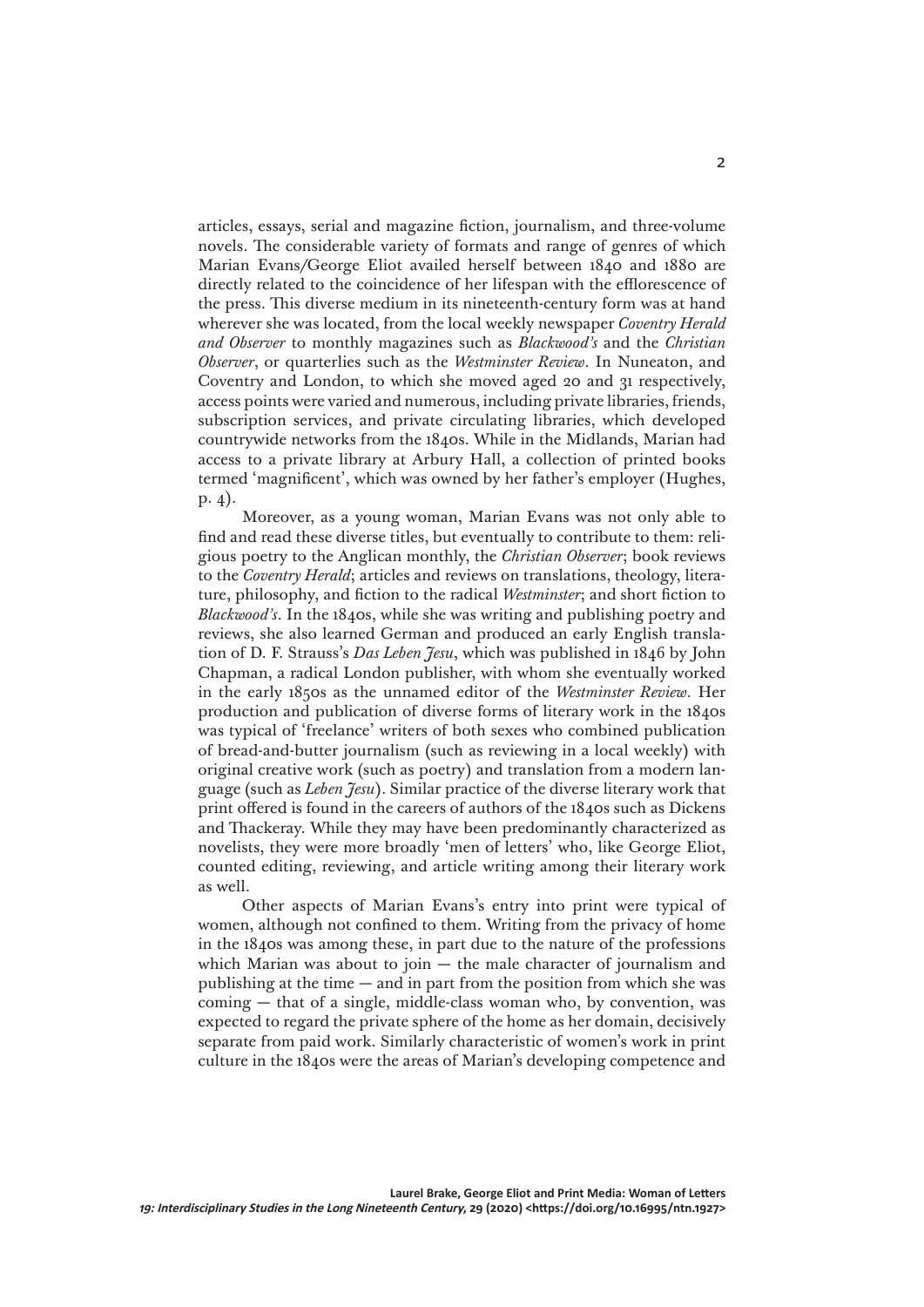interests: modern languages, religion, translation, poetry, fiction, and book reviewing. So, in that sense, Marian Evans's skill set was suitable for, even honed by, the mores of extant print culture, which already had systems in place that could accommodate women writers. Particularly effective among these was anonymity, which allowed women writers to conceal their gender from readers, and to conceal their names from readers and friends.4 While the work of Marian Evans for the press did continue to operate broadly within these conventions, from the first she wrote against the grain — interrogating Anglicanism in her poetry, translating radical books of German theology, satirizing formula fiction by 'ladies', and writing for the greater part of her life within a form of anonymity: a pen name, and a male name at that.5

Marian Evans's negotiation of print culture is the final topic I want to discuss: how she cultivated, participated in, and relied upon publishing networks. These included those of the Brays in Coventry, of John Chapman and the *Westminster Review* in London, and of George Henry Lewes, her long-term partner. Each network node was closely affiliated with periodical titles — as proprietor, editor, and/or contributor — to which Marian Evans would become a contributor and, in one case, editor. *They* were all editors and had close relations with the book trade and book publishers, which were deployed on her behalf, and one of them was a publisher of books and journals. That two of them became proprietors of press titles within a decade in different cities — publications on which they subsequently employed Marian Evans — shows the ubiquity of the sector, its identity as a common destination for men with ideas and means, and its capacity to accommodate writers of all sorts and persuasions. The centrality of these networks to the progress of Marian Evans's and George Eliot's career, and her education in the nuances of the possibilities of print, is everywhere evident in her decisions about the variety of formats in which her published work was to appear.

Key to Marian Evans's access to the world of print production after she left school were new acquaintances, Charles and Caroline (Cara) Bray, acquired at the age of 20 soon after moving to Coventry with her father. A progressive Unitarian family, the Brays comprised Charles, a local ribbon manufacturer; his wife Cara, an independent, Unitarian-reared woman; her sister Sara Hennell, similarly a product of Unitarian upbringing; and their brother Charles Hennell, author of a recent radical book interrogating the

<sup>4</sup> For an expert snapshot of parallel careers to that of George Eliot of three freelance women journalists, see Joanne Shattock, 'Women Journalists and Periodical Spaces', in *Women, Periodicals and Print Culture in Britain, 1830s–1900s*, ed. by Easley, Gill, and Rodgers, pp. 306–18.

<sup>5</sup> On anonymity and women in the Victorian press, see Alexis Easley, *First Person Anonymous: Women Writers and Victorian Print Media, 1830–70* (Aldershot: Ashgate, 2004).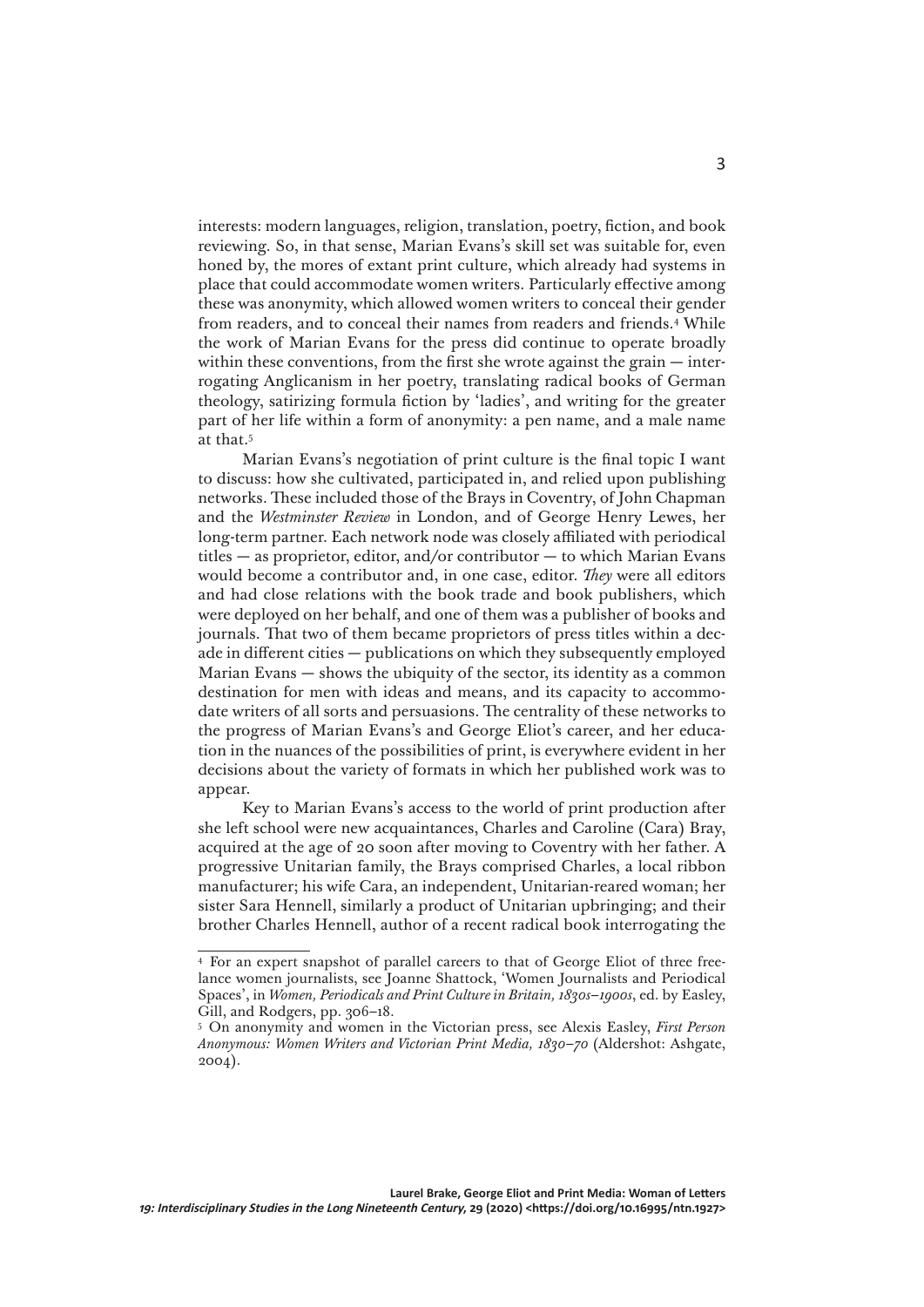origins of Christianity.6 They were her first experience of a succession of intellectual and print networks that would provide structures throughout her life that supported her talent. Through the Brays, Marian met Harriet Martineau in 1845, and John Chapman, who published (in 1846 and 1854) two translations by her of works of higher criticism, to which the Brays had introduced her. Martineau, also a Unitarian, was already a 'woman of letters', a popular and highly respected author of books on political economy, of tracts, fiction, travel books, and articles in leading journals.

In 1851 Marian Evans moved to London; her initial destination was the office of an established and radical quarterly periodical, the *Westminster Review*, where she was to live in the complicated household of its publisher John Chapman, with whom she shared the post of editor. In this period, women were seldom among the staff in press offices, and Marian's position was rare, if not unique: that of an onsite female editor of one of the great, upmarket, national journals of the day, read by people in government and the universities, and by liberal and radical intellectuals across the country.7 She was able to attend, for example, a meeting of the Booksellers' Association in Chapman's house in 1852; it was chaired by Dickens and attended by *Westminster Review* contributors and other 'great men', and she was the only woman present.8 At 142 Strand, Marian had even greater access to cutting-edge radical thought than she had had at the Brays.9 She met many London-based *Westminster Review* contributors and their friends and corresponded with others from outside the capital, whose manuscripts she read and edited. The phrenologist George Coombe, Bessie Parkes, Harriet Martineau, Herbert Spencer, and George Henry Lewes (1817–1878), who became her partner in 1853, were among them. Martineau, who was an early campaigner for the education of women, became in 1852 a regular leader writer of the *Daily News* and a contributor to Chapman/Evans's *Westminster Review*, for which she provided financial support. She proved a close friend to Marian during the Chapman years and an influential model of a single woman making her way as an author and journalist.

Marian Evans came to Chapman's office with a proven record of editorial skills, acquired mainly through her having seen through the press — Chapman's press — her book-length translation of Strauss's *Leben Jesu*,

<sup>6</sup> Charles C. Hennell, *An Inquiry Concerning the Origin of Christianity* (London: Smallfield, 1838).

<sup>7</sup> Other women editors at mid-century include Isabella Beeton (*Englishwoman's Domestic Magazine*), M. E. Braddon (*Belgravia*), Eliza Cook (*Eliza Cook's Journal*), and Charlotte Yonge (*Monthly Packet of Evening Reading for Younger Members of the Church of England*).

<sup>8</sup> Rosemary Ashton, *G. H. Lewes: A Life* (Oxford: Oxford University Press, 1991), p. 128.

<sup>9</sup> For more on Chapman's office, see Rosemary Ashton, *142 Strand: A Radical Address in Victorian London* (London: Chatto & Windus, 2006).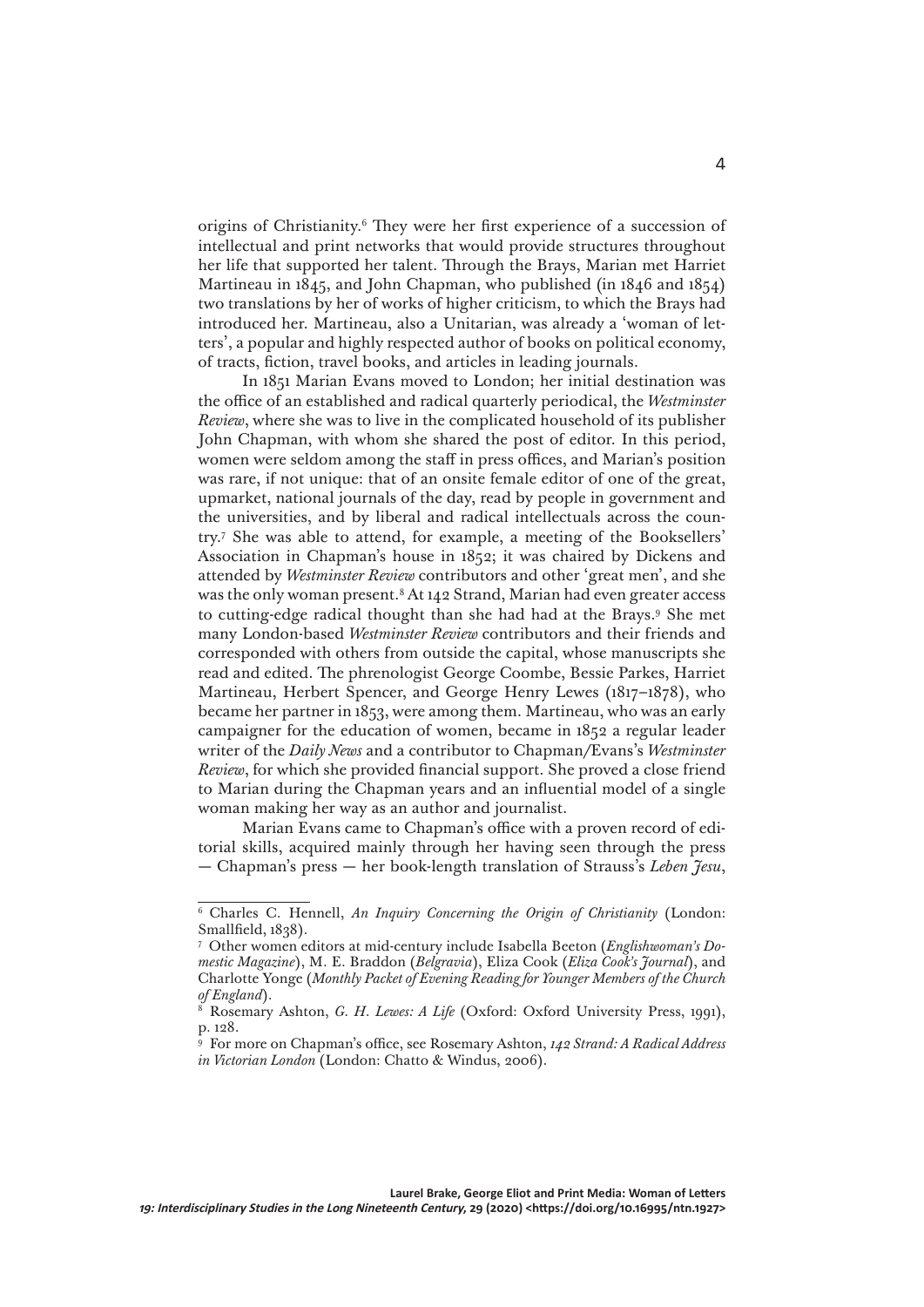but also through the reviewing she had undertaken for Bray's *Coventry Herald and Observer.* But what she learned about the press through editing the *Westminster* was how publishing and journalism worked: identifying topics from contemporary culture of import to the nation and of interest to the reader, and the best new books about them; identifying, cultivating, and managing authors (probably the most challenging and educative aspect); shaping periodical numbers; commissioning authors and rejecting and editing manuscripts; meeting deadlines and ensuring compliance with the length of issues; dealing with printers and office colleagues these were all skills to be mastered. There is no question that Marian left the *Westminster* far more knowledgeable than she entered, equipped with transferable information about what periodical editors wanted — topics, style, length — about the sector of quarterly reviews, the distinct ideologies of titles across the market, rivalries among journals, and how to keep up with or forestall competitors. Alertness to trends in current writing and the politics of reviewing were areas of expertise key to going freelance. When she teamed up with Lewes, she was both a skilled and experienced professional, and by the time they departed for Germany in July 1854, her second Chapman book was out: Feuerbach's *The Essence of Christianity*. It was another translation of a formidable theological text of higher criticism. While she may seem to have deferred to Lewes's subsequent management of her business affairs, her informed participation in the arrangements is not to be doubted, nor is her pleasure in not having to carry them out herself.<sup>10</sup> Lewes would become a combination of a secretary and an agent.

Lewes, who was also part of the Chapman network, was the centre of a third crucial network that underlay Evans's career in print after she left the editorship of the *Westminster Review* in 1854. If the network of the Brays stemmed from a cluster of family members, and that around Chapman from the journal, Lewes's network stemmed from himself, benefiting from his astonishing breadth of interests (drama, science, the novel, German literature and philosophy), his considerable experience of authorship and journalism, and his founding and editing of the *Leader*, a serious weekly of the day. Lewes was close to Marian Evans in age, but by the time they became partners he had published several novels, a history of philosophy, and books on Spanish drama, Robespierre, and Comte, with his *Life of Goethe* in progress.<sup>11</sup> He was already an exemplary 'man of letters', and he continued to pursue his scientific research and literary studies at this same

<sup>&</sup>lt;sup>10</sup> See William Baker and John C. Ross, *George Eliot: A Bibliographical History* (New Castle, DE: Oak Knoll Press; London: British Library, 2002), p. 419, for evidence of her professionalism: they note that she kept a record of her authorship in her journals, including what she was writing, when she submitted it, and how much she was paid.

<sup>&</sup>lt;sup>11</sup> For more on G. H. Lewes, see Ashton, *G. H. Lewes*.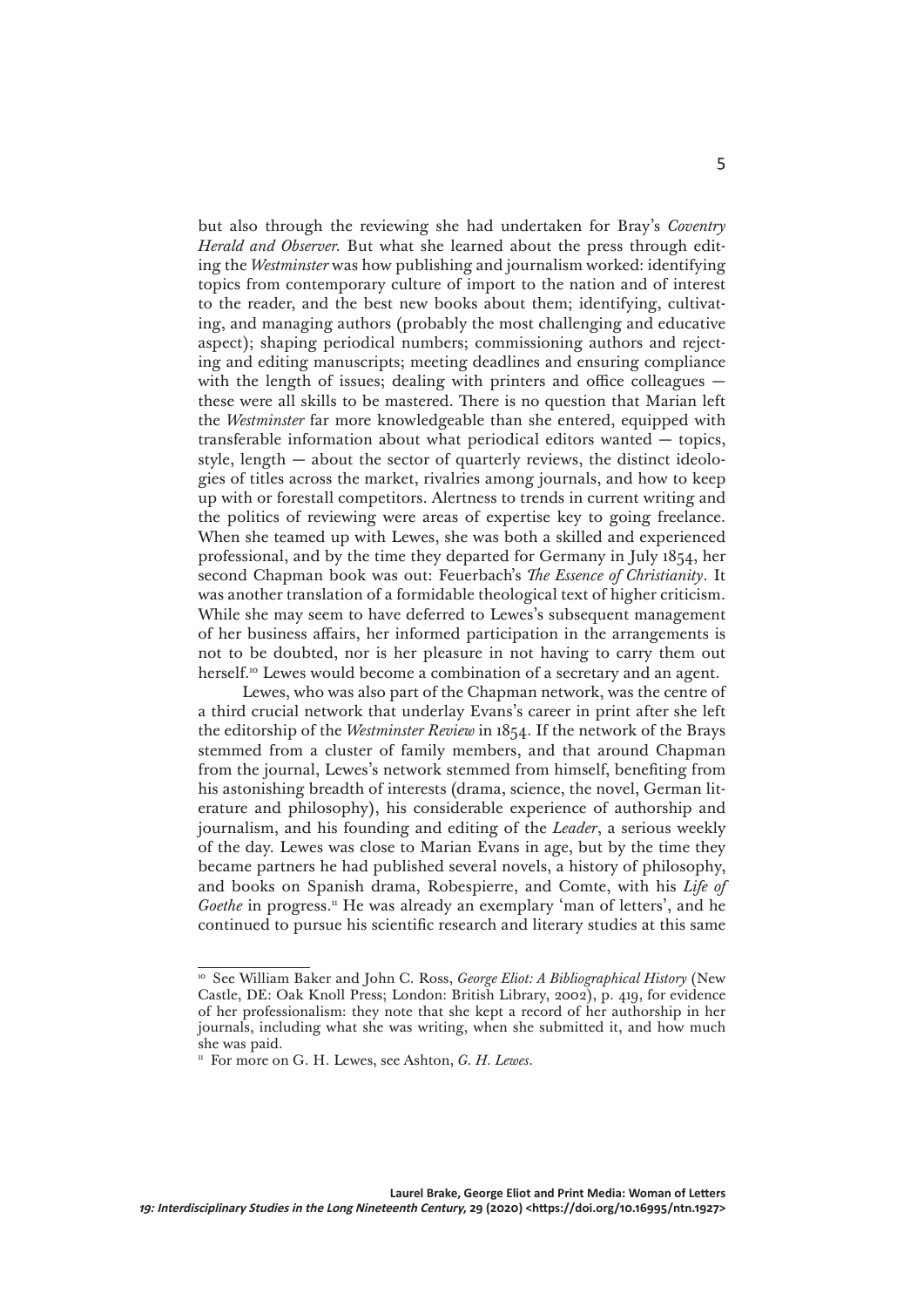rate of intellectual intensity, founding and editing, for example, the radical reconception in 1865 of the quarterly review genre, the *Fortnightly Review*, based in part on the French feuilleton, fifteen years after the *Leader* first appeared.

Lewes was perhaps above all a journalist, publishing frequently in leading periodicals of the day. The proliferation of his journalism is indicated by the high number of entries for Lewes in the *Wellesley Index*, a reference work that covers only a sample of higher journalism, a tiny proportion of the press, and excludes all of Lewes's publications in the *Leader* and other weeklies. Augmented by a more inclusive bibliography in Alice Kaminsky's *George Henry Lewes as Literary Critic*, his writing for the press shows the political heterogeneity of the periodicals and newspapers to which he contributed and the extent to which he was a journalist by trade, publishing wherever he found paid work: *Blackwood's*, *Fraser's*, the early *Pall Mall Gazette*, and the *Saturday Review* (all Tory), *Cornhill Magazine*  (non-party political), *Edinburgh Review* (Whig), the *Westminster Review* (Benthamite), and the *Leader* and *Fortnightly Review* (progressive).12 That this (selective) list of titles favours the Tory press when we know Lewes personally to be a freethinking radical endorses the profile of Lewes as a professional journalist. A (selective) list of his book publishers shows the same canny variety and professional adeptness: he did not stick with one, or a single market — Blackwood, Henry Bohn, Chapman and Hall, Charles Knight, David Nutt, Smith Elder, Tauchnitz, Trübner — with their variety reflecting the breadth of his interests and his nimble mind.

Eliot pays tribute, lightly and wittily, to journalism and journalists in *Middlemarch* (1871–72) in her characterization of Will Ladislaw, whom Dorothea marries. Trailing the iniquities of 'London', 'foreign', low birth, and liberal politics, Will arrives in Middlemarch to edit the *Pioneer*. 'There are stories going about him as a quill-driving alien, a foreign emissary, and what not', Sir James Chettam opines:

> What a character for anybody with decent connexions to show himself in! one of those newspaper fellows! You only have to look at Keck, who manages the 'Trumpet'. […] His writing is sound enough, I believe, but he's such a low fellow, that I wished he had been on the wrong side.<sup>13</sup>

Lewes's rich network is outstanding in the period and characteristic of a working journalist and 'man of letters'. It was crucial in launching Marian Evans's career as a novelist in the late 1850s and early 1860s: having himself

<sup>&</sup>lt;sup>12</sup> Alice R. Kaminsky, *George Henry Lewes as Literary Critic* (Syracuse: Syracuse University Press, 1968), pp. 195–207.

<sup>&</sup>lt;sup>13</sup> George Eliot, *Middlemarch*, ed. by David Carroll (Oxford: Oxford University Press, 1997), pp. 375, 375–76 (Chap. 38).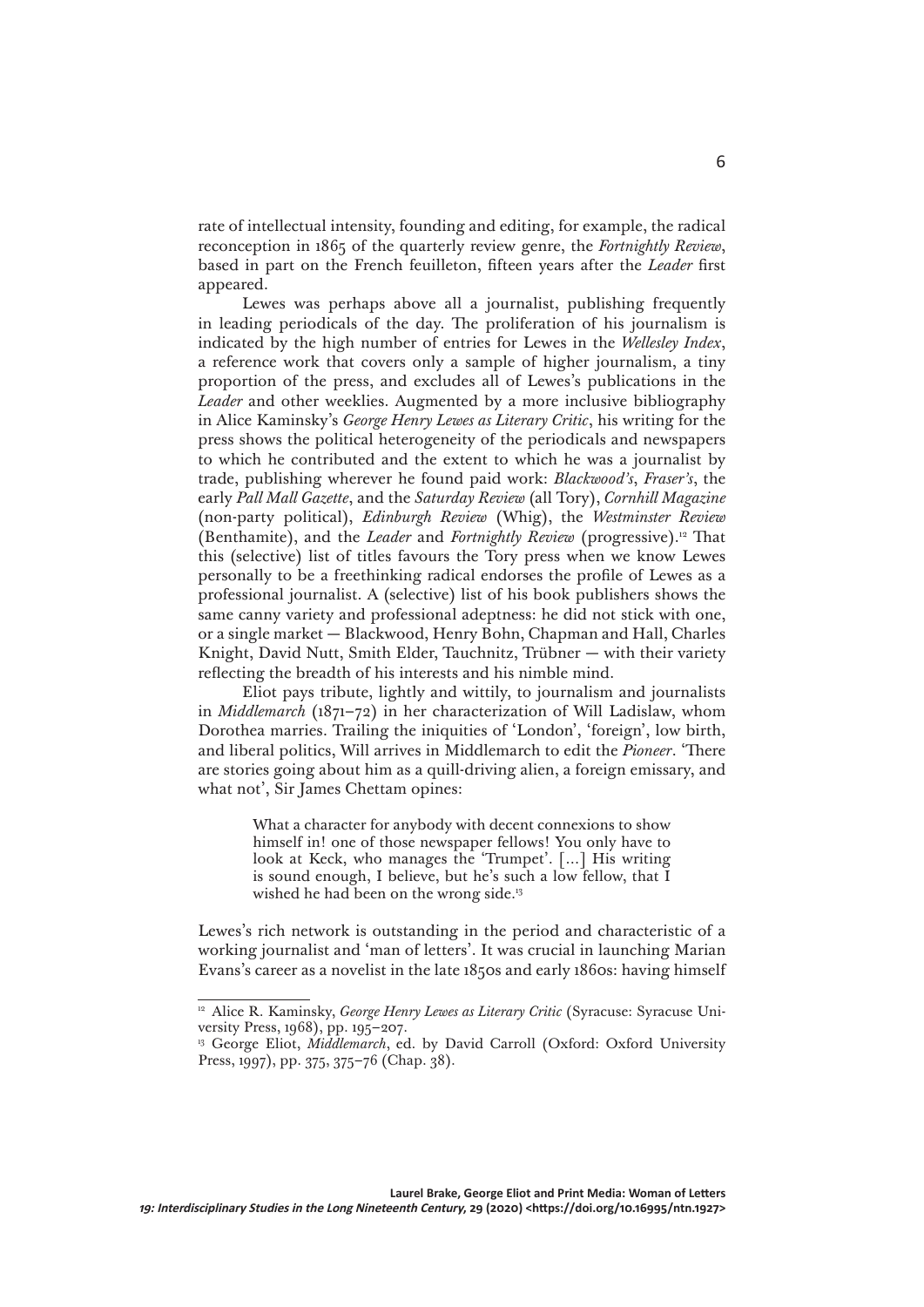been contributing to *Blackwood's Magazine* steadily in 1856 and 1857, he approached Blackwood on her behalf, who published her short stories in *Blackwood's* in 1857 and her first book of fiction in 1858. Lewes encouraged her adoption of a 'handle' with which to relate to publishers and the public. In February 1857 Marian selected 'George Eliot', a male pseudonym that privately acknowledged the part of Lewes (George Henry Lewes) in forging her professional identity.14 Lewes went on to help her manage the crisis that followed the publication of *Adam Bede* in 1859 about the *real* identity (i.e. gender and name) of George Eliot, which exposed her identity and violated her privacy, but also established her, and no one else, as the author of these works. How Lewes advised and collaborated with her to create publication forms suited to the rhythms of her literary production, which he then negotiated with publishers, is visible in the biographies of both parties and in their correspondence (Ashton, *Lewes*, pp. 205–06, 254, 269). Is there another nineteenth-century novelist, man or woman, who had a better or more 'willing literary agent and negotiator with publishers' than Lewes, as Rosemary Ashton characterizes him in her fine biography?15

The print formats and publishing choices of George Eliot's future work are conspicuously varied, ingenious, and bespoke; and indebted, we know, to Lewes's networks, knowledge of the print sector, and creative nous. She starts carefully in 1857 with short stories, published and serialized in a house magazine where anonymity was still policy, and whose publisher issued books; this is followed by a two- (not three-) volume edition in early 1858 from that publisher. *Adam Bede*, a full-length, three-volume novel follows promptly in early 1859, similarly from Blackwood but pseudonymous and with a setting and purview calculated to attract readers of *Scenes of Clerical Life* and new ones, as its author attribution shows: 'By George Eliot, Author of "Scenes of Clerical Life".<sup>16</sup> Even without serial publication, print mores ensured that such a signature, plus reviews — in this case enthusiastic — could sell books. *Adam Bede* was an immediate and huge success, quickly requiring new editions to supply the circulating libraries. However, from this first novel, Lewes and George Eliot were resisting the default model: initial periodical serialization that circulates the novel and familiarizes the public with its title, followed by the three-volume library

<sup>&</sup>lt;sup>14</sup> See Ashton, *Lewes*, p. 176, on Lewes's role in fostering Marian's early fiction and self-confidence at this time, and on her choice of pen name.

<sup>15</sup> Ashton, *Lewes*, p. 6. In *The Letters of George Henry Lewes*, ed. by William Baker, ELS Monograph Series, 64, 65, 79, 3 vols (Victoria: ELS, University of Victoria, 1995–99), see, for example, the following letters in which he does business on her behalf: 5 January 1860, 26 October 1861, 8 April 1862, 3 May? 1862, 17? March 1865, 9 July 1871, 16 August 1871 (all vol. ii).

<sup>16</sup> Review of *Adam Bede*, *Blackwood's Magazine*, April 1859, pp. 490–504 (p. 490). *Blackwood's* is the only review I am aware of that did not supply the name of the publisher — that is, itself — in the bibliographical reference to the article.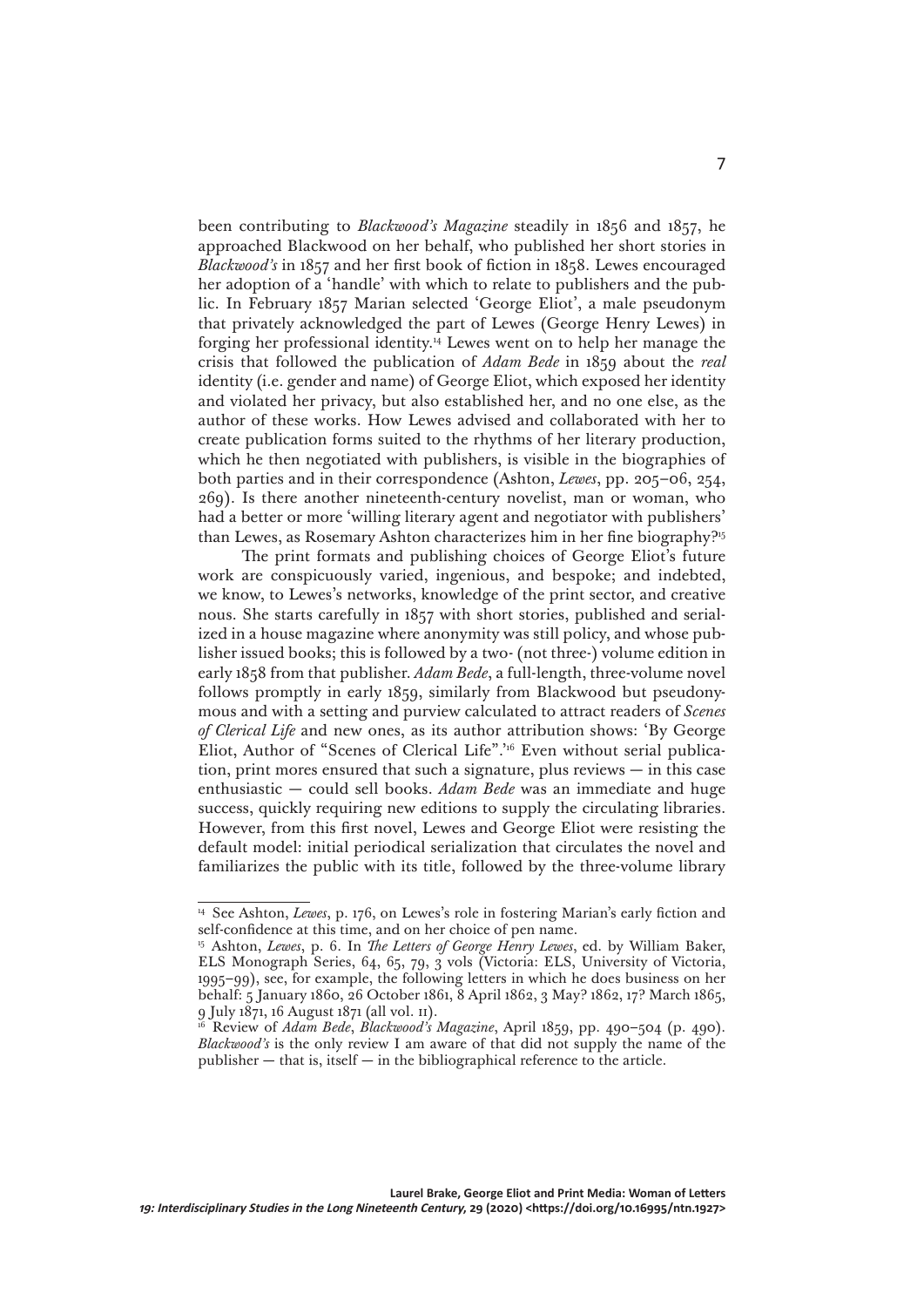editions which readers, having read reviews of the serial edition, may borrow from the circulating libraries, which buy more copies to meet demand increased by the pre-publicity. In concert with George Eliot's later preference, *Adam Bede* was not subjected to initial publication in monthly parts of fixed length in either part-issue or a periodical; it appeared directly in three volumes.<sup>17</sup>

This time its anonymity provoked further, if different, speculation by the public about the *gender* of 'George Eliot'. Having assuaged the curiosity around the anonymity of *Scenes* with a pen name in 1857 that obscured her gender as well as her name, George Eliot is forced to admit her identity — name and gender — during the spring of  $1859$ , following another outbreak of misattribution after the publication of *Adam Bede*. 18 The preference for anonymity that characterized journalism in the first quarter of the century was still adhered to by Blackwood in *Blackwood's Magazine*, not only for fiction in the periodical but also for book editions of fiction. Eliot's plight in June 1859 signals that the print mores around anonymity were changing, and in December 1859 and January 1860 two new magazines like *Blackwood's* — monthly 'house journals' — appeared that advocated signature: *Macmillan's Magazine*, from that firm, and *Cornhill*, from Smith, Elder.19 The age of the celebrity author that Dickens had kick-started with *Household Words* to augment the income stream of irregular novel publication in 1850

<sup>17</sup> See Joanne Shattock, 'Publishers and Publication', in *George Eliot in Context*, ed. by Margaret Harris (Cambridge: Cambridge University Press, 2015), pp. 12–22 (p. 17). For her first novel, the decision to publish directly in volume form seems to have been more the result of accident than design. As Shattock explains, the initial expectation was that the new novel would be published serially in *Blackwood's*, but because Eliot was determined to have more written before serial publication began than had been the case with *Scenes of Clerical Life*, serialization was delayed. After seeing thirteen chapters, followed by several more tranches, John Blackwood may have hesitated about the suitability of aspects of its subject matter for *Blackwood's*, as Shattock suggests. In any case, Eliot eventually proposed that it appear in three volumes only.

<sup>&</sup>lt;sup>18</sup> See Ashton, *Lewes*, pp. 190, 193, 209-17. This was a gradual process and largely managed through private networks that filtered through into the public sphere, including that of the Brays and of the *Westminster*. As early as October 1856, Herbert Spencer was told that Marian was embarking on writing fiction, a confidence he broke in the autumn of 1858 when he revealed to Chapman the identity of the author of *Scenes*. Even Blackwood was only informed of the identity of George Eliot in February 1858 when he was invited to visit. *Adam Bede* appeared first in February 1859, and friends learned by post from April into the summer of 1859, although it was formally denied as late as June, when Lewes and Eliot decided reluctantly to reveal the truth through private networks. Ashton is meticulous in embedding the chronology of this process in context.

<sup>&</sup>lt;sup>19</sup> House journals had the advantage for publishers and authors of not only a package that included publication in serial and volume formats by a single firm, but free advertising for the firm's titles in serial and book formats and, following publication, the inclusion of (usually sympathetic) reviews of titles in the house journal.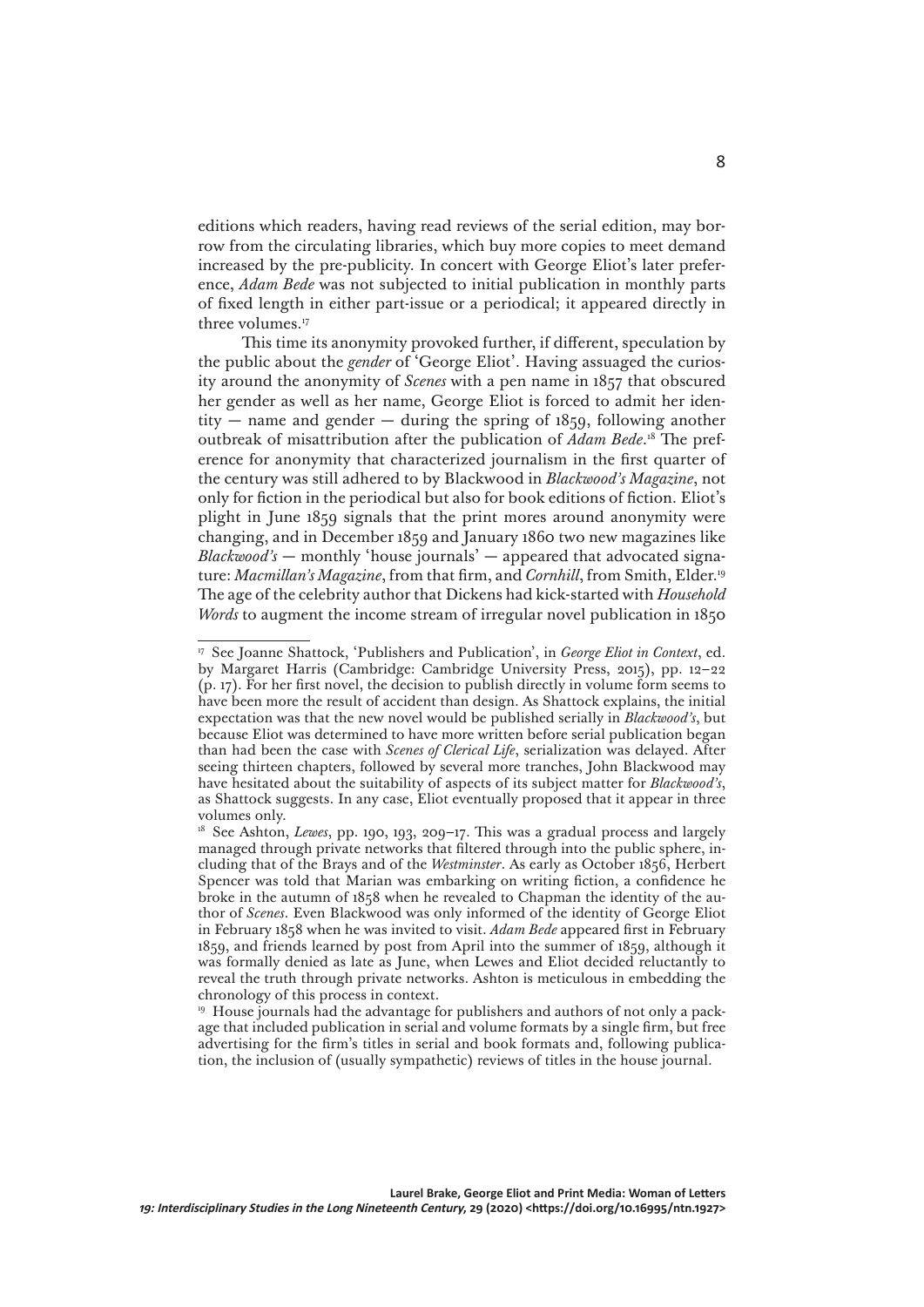was ushered in through signature in the new magazines, just after 'George Eliot' moved from screened pseudonym to full disclosure.<sup>20</sup>

The default for George Eliot's fiction remained that of *Adam Bede* — the avoidance of serialization — with three notable exceptions: *Romola*, in the *Cornhill* (1862–63), and the part issue of *Middlemarch* (1871–72) and *Daniel Deronda* (1876). As Lewes had agreed to act as literary adviser to George Smith's new journal, he suggested to Smith that Eliot's new work, *Romola*, would be a prestigious addition to *Cornhill*; for his part, Smith's offer of high payment *and* illustrations clinched the deal.<sup>21</sup> In accepting this offer, Eliot changed publisher, as the *Cornhill*, like *Blackwood's*, was a house journal, part of a book firm, which duly published the library edition of *Romola.* However, in this exception to her resistance to periodical formats, Eliot refused to 'supply' the sixteen parts Smith stipulated, opting for twelve, and taking a reduced advance to prevail.<sup>22</sup>

Maintaining resistance to production-determined formats, Lewes negotiated an ingenious plan for *Middlemarch* and *Daniel Deronda* that allowed Eliot to avoid producing parts of uniform length at monthly intervals. These novels were issued as paperbound parts, called 'books', a term appropriate for the material form in which they were issued (thick, small, book-like parts, with covers) and for the organization of the narrative (into eight parts, called 'books'). Issued at two-monthly (*Middlemarch*) and monthly (*Daniel Deronda*) intervals in attractive uniform covers as successive books, each part was bulked out by advertisements to appear of roughly similar length to the others, although the lengths of the textual narrative of *Middlemarch* parts differed by up to thirty-six pages (*Fig. 1*). Selling at five shillings per part, they were represented to Blackwood by Lewes as good earners, more lucrative than incorporation in *Blackwood's*, but circumventing the libraries by encouraging purchasing rather than borrowing. Economically, they functioned like periodical serialization that supplied sales to augment those from the library editions. However, another innovation, and bonus, was that both appeared in four-volume library editions, an exception to the default pattern of novel publication. George Eliot's

In the event, she wrote fourteen parts.

<sup>20</sup> For celebrity and print, see Alexis Easley, *Literary Celebrity, Gender, and Victorian Authorship, 1850–1914* (Newark: University of Delaware Press, 2011).

<sup>&</sup>lt;sup>21</sup> Lewes, in offering *Romola* to Smith, writes: 'She is, as you know, reluctant and diffident; but she will, I am pretty sure[,] be guided by my wishes, even against her preference for the other form of publication' (Letter to George Smith, 3 May? 1862, in *Letters of George Henry Lewes*, ed. by Baker, ii, 34). In July 1862 he writes to W. M. W. Call, urging him *not* to wait for the whole to read the novel, but to read it in parts: 'My main object in persuading her to consent to serial publication was not the unheard of magnificence of the offer, but the advantage of such a work being read slowly & deliberately instead of being galloped through in three volumes' (ii,  $35-36$  (p. 36)).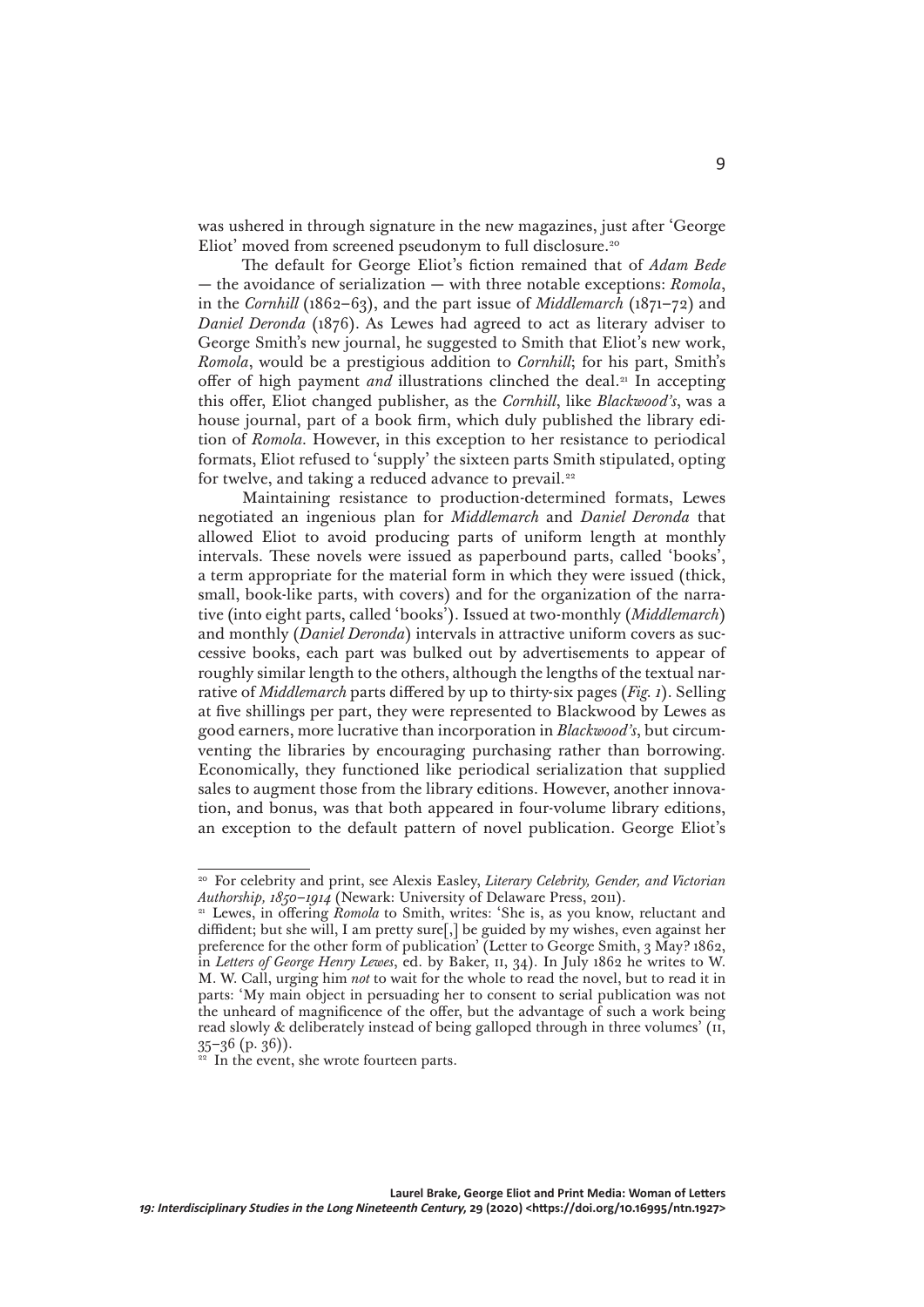

*Fig. 1*: Cover of Book 1 of *Middlemarch*, 1871, published in bimonthly part-issues with advertisements.

genius was undoubtedly fostered by the flexibility and diversity of literary print culture of the period. After her debut as a novelist, she was able to rely on the quality of her reputation, and the unwavering support of John Blackwood, to give free rein to her creative imagination. She published, for example, short fiction ('The Lifted Veil' (1859) and 'Brother Jacob' (1864)) and a political 'Address to Working Men, by Felix Holt' (1868) in response to the new Reform Act in *Blackwood's*; a long verse drama (*The Spanish Gypsy* (1868)); poetry (*The Legend of Jubal and Other Poems* (1874)); and a singularly original, satirical volume of criticism, *Impressions of Theophrastus*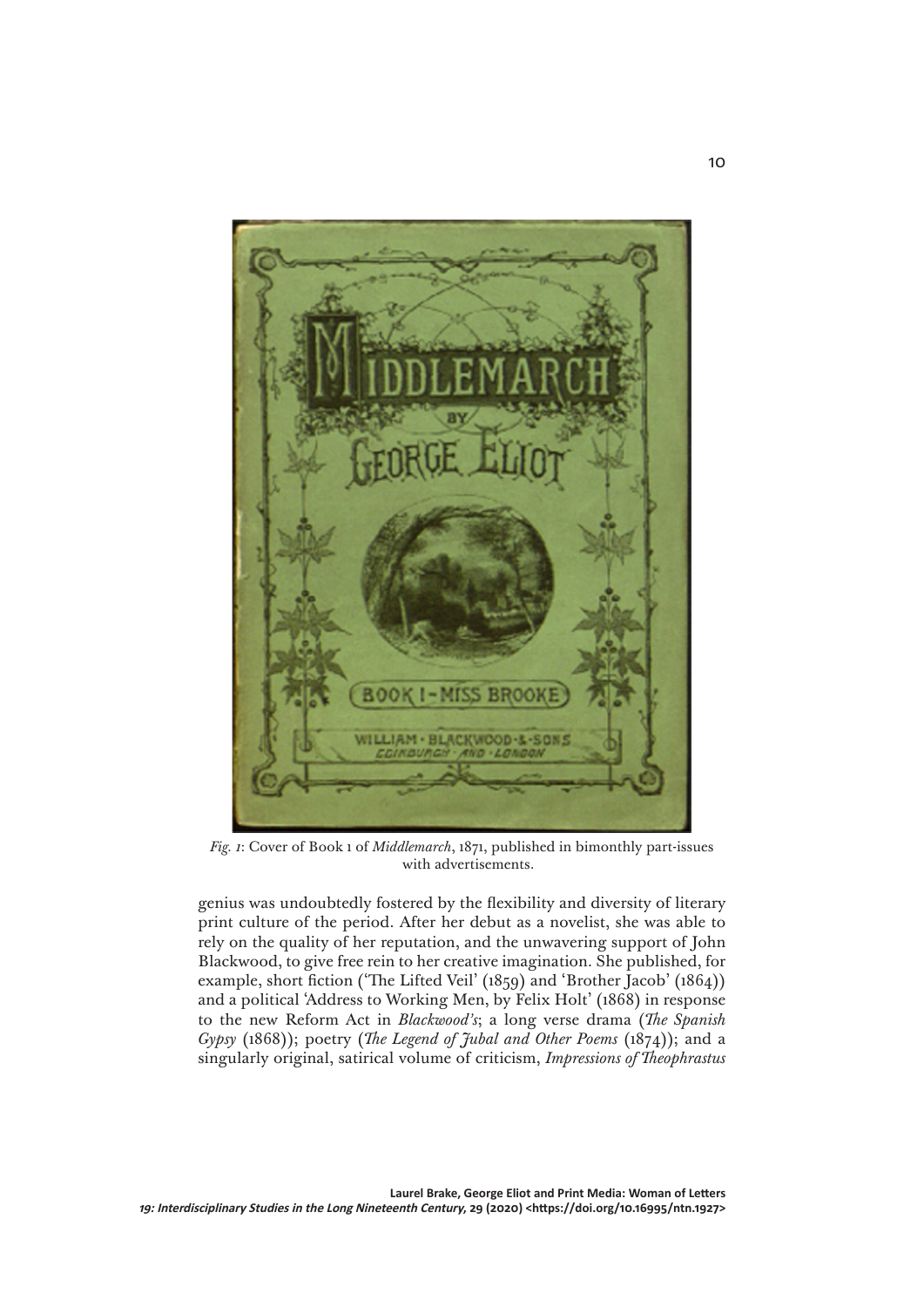*Such* (1879), which was her last published book.<sup>23</sup> Moreover, most of the poems in *Jubal* were collected and reprinted from their prior publication in *Macmillan's Magazine*, *Blackwood's*, the *Atlantic Monthly*, and in pamphlet form, between 1869 and 1871 (Baker and Ross, pp. 440, 510); and, inter alia, drawing on a reprint model of many 'men of letters' of the day, she was planning a volume of criticism in the 1870s comprising a selection of her revised periodical articles and reviews, which, in the event, appeared posthumously.24

After leaving the *Westminster Review* and Britain for Germany in 1854, Marian continued to write for it and other periodicals, including the *Leader*, as did Lewes. Then, and on their return in 1855, until Marian began earning good money from her fiction in 1858, journalism was their main source of income, with both of them able to use their extensive networks to place their work. The repeal of newspaper stamp duty in 1855 and the gradual lifting of other related taxes on print resulted in a cascade of new titles, creating more opportunities for publication. Marian and Lewes were alive and working at the height of nineteenth-century print culture, with an unprecedented number of high culture and middlebrow magazine titles in circulation, a growing readership, and cheaper access to books and periodicals. Marian wrote four accomplished articles for the *Westminster* in 1856 and 1857, including 'Silly Novels by Lady Novelists' and 'German Wit: Heinrich Heine'.25 Combining wit and erudition, they show her talent for writing (which Lewes noted), and her mastery of the journalism skills she had acquired during her immersion in London print culture. It is a measure of her professionalization as a journalist at this time that neither she nor he were above puffing, a common phenomenon of nineteenth-century print culture, fostered by anonymity.<sup>26</sup> She reviewed Lewes's biography of Goethe anonymously in the *Leader*, founded and edited until recently by him. In this period, she and Lewes, who was still contributing to it regularly himself through 1857, also turned to a new title, a vituperative Tory weekly, the *Saturday Review.* In 1859 it had unusually warm praise for *Adam Bede*, before finally derogating and dismissing it in its customary manner. The advance on *Adam Bede* and the income it generated permitted the couple to move in early 1859 from rooms to a house, and transformed the finan-

<sup>&</sup>lt;sup>23</sup> For an engaging and informative entrée into this little-read, fictional representation of 'essays' and characters by George Eliot, see *Impressions of Theophrastus Such*, ed. by Nancy Henry (Iowa City: University of Iowa Press, 1994).

<sup>24</sup> George Eliot, *Essays and Leaves from a Note-Book*, ed. by Charles Lee Lewes (Edinburgh: Blackwood, 1884).

<sup>&</sup>lt;sup>25</sup> For the gender context of 'Silly Novels' in the *Westminster Review* and other contemporary periodicals, see Laurel Brake, *Print in Transition, 1850–1910: Studies in Media and Book History* (Basingstoke: Palgrave, 2001), pp. 87–109.

<sup>26</sup> For puffing, see *Dictionary of Nineteenth-Century Journalism*, ed. by Laurel Brake and Marysa Demoor (London: British Library; Ghent: Academia, 2009), p. 517.